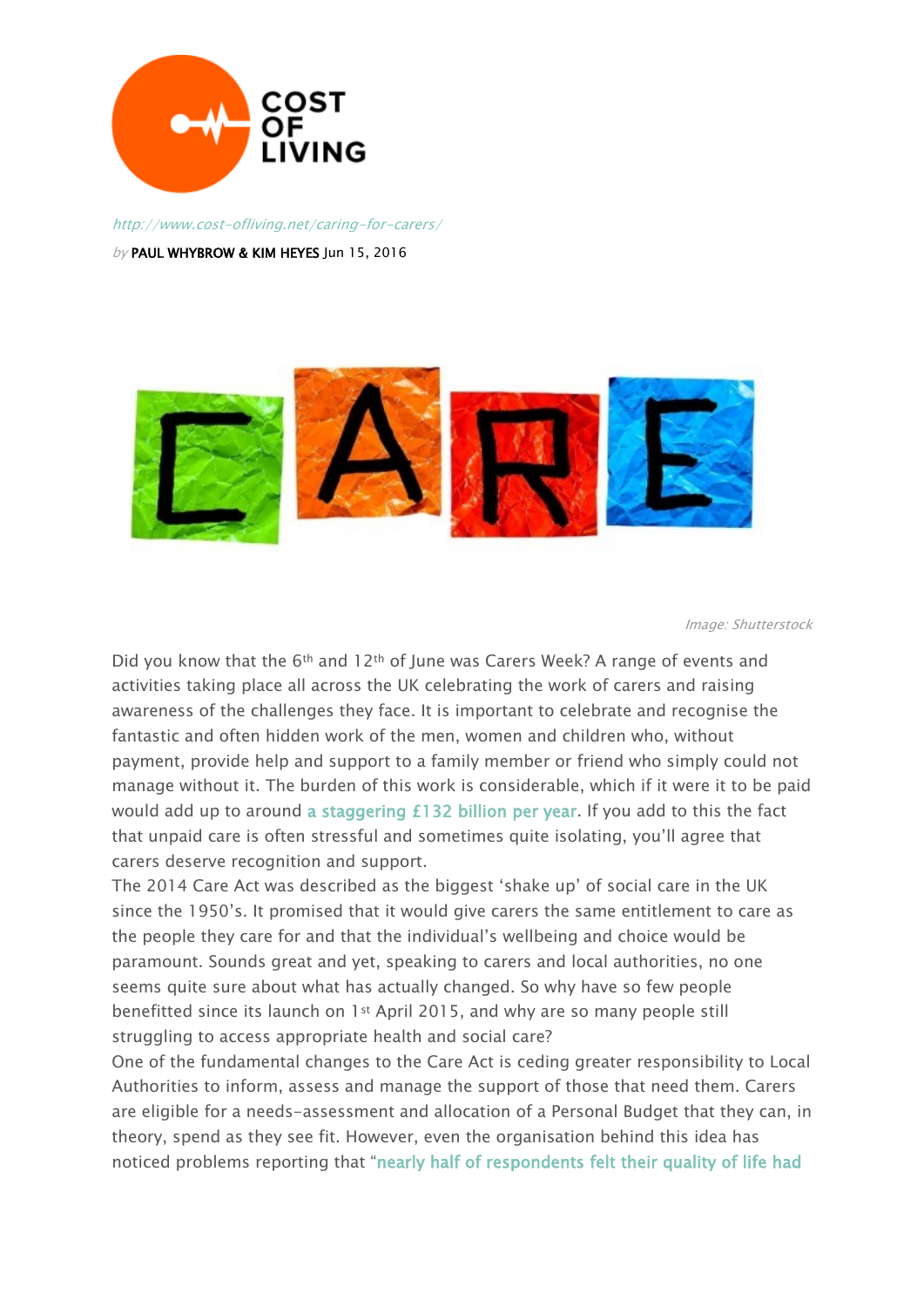

[reduced, and 30% experienced a reduction in choice and control](http://in-control.org.uk/)". The following example is a case study of a Local Authority review of the Care Act implementation. Susan cares for her husband Derek. They are both in their late 60's. Derek has severe mobility problems due to arthritis and <sup>a</sup> heart problem. He can manage to get out to the shops with the help of Susan and his wheelchair. Despite also suffering with arthritis, Susan provides all the domestic care for Derek. However, she has recently started to struggle with household chores and finds it difficult to lift the wheelchair in and out of the car. She says that some days the shopping has stayed in the car because the effort to get her husband to and around the supermarket has left her exhausted. Susan is upset by this change in herself and scared that, if she asks for help, they may take her husband to <sup>a</sup> home.

This story is not uncommon. Many carers only want to continue to provide care for their loved one without relying on others. They may feel upset and anxious about asking for help even when it's clearly needed. In practice, few people are actually being "needsassessed" and Local Authorities are failing to inform those who are eligible.

Asking for help can be difficult for those who provide care for loved ones. Parents of children with care needs might worry about contact with social workers, scared that their own care provision may be judged and found unsatisfactory. Consequently, those who are most in need of help can be liable to underestimate their requirements. To counter this, there is a need for some level of external assessment. But this then forms a feedback loop regarding judgements from professionals. It is perhaps little wonder that Local Authorities have been unable to inform and give assessments to those that need them, as many are struggling just to keep up with the reassessments of those already receiving support. Waiting times for carers assessments can take 6 months, and social workers report a constant need to 'catch up' with a result that many carers are already at a crisis point before they can be seen.

So surely those carers who have actually received assessments are at least benefiting from the self-directed care and personal budgets promised by the Care Act? Sadly herein lies the central betrayal of the policy, which in fact reduces and depersonalises support.

Lauren cares for her adult son who has mental health problems, and he has also been helping to care for her. Lauren has been using an alternative therapy for over 20 years as part of her recovery from final stage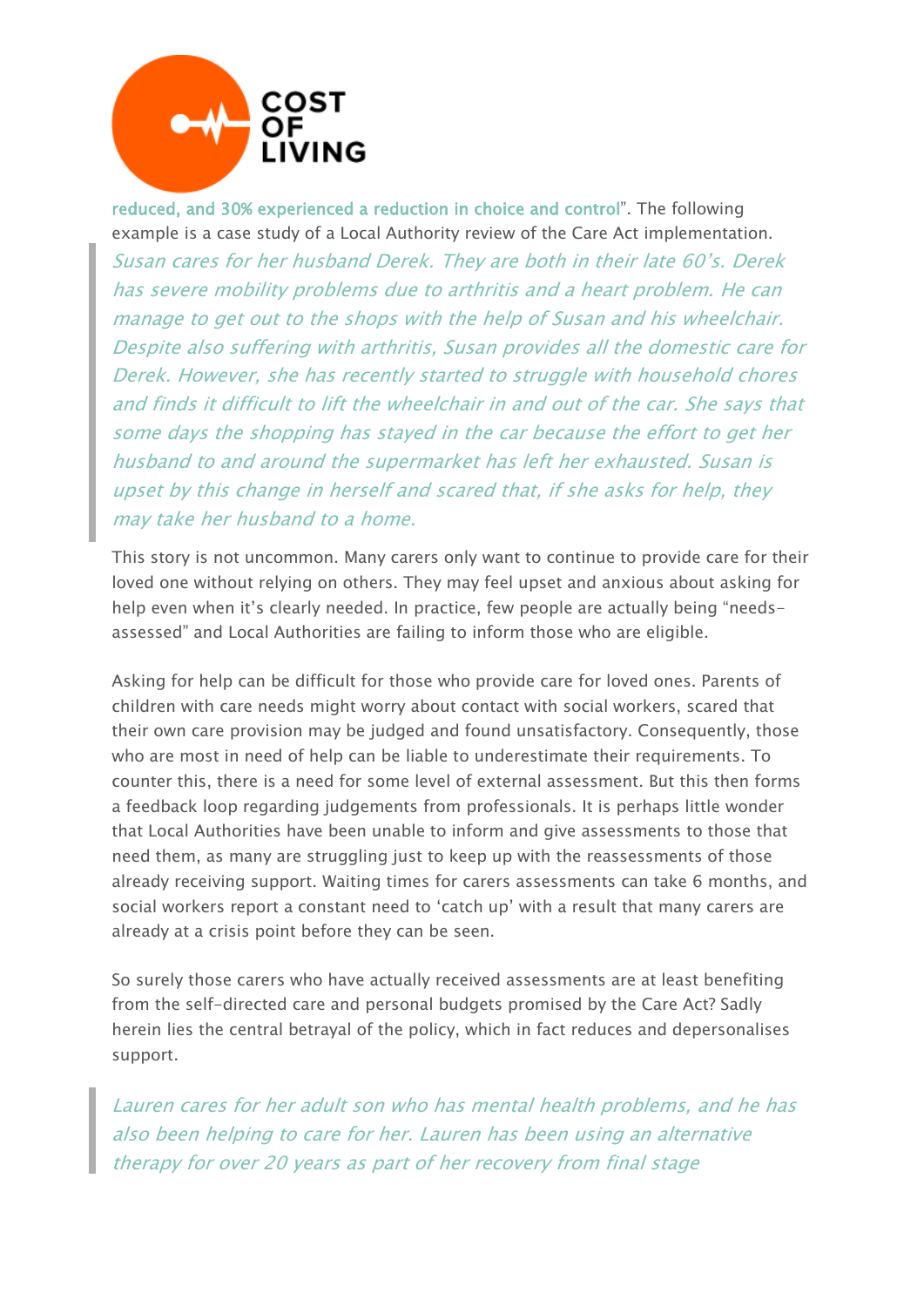

cancer. The NHS and local authority had been paying the cost of this treatment, on which Lauren relied physically and psychologically. However, after her assessment for care needs, she was told that the funding would no longer be available. Her treatment has been stopped without any consultation. The effect on Lauren's wellbeing is extremely negative, and this also affects her son's mental health in what has become <sup>a</sup> vicious cycle.

This is another real life case taken from the notes of a Local Authority. Again, this is not unusual, Carers UK report, as a result of the assessments, only 35% felt that they had been offered the support that they needed, and 59% of people say that, after their assessment, [they are now worse off financially.](https://www.carersuk.org/for-professionals/policy/policy-library/state-of-caring-2016) To reach the decision to discontinue Lauren's care took six months, an MP, several charities, an advocate and an NHS representative. Because no one would take ownership of the issue, the decision-making process was expensive and lengthy. Despite the rhetoric of individual choice and wellbeing, the reality is that, much like before needs are assessed by the Local Authority. The reforms have led to more fragmented services. What's more, the definition of need is quite literally based on the (limited) resources available to meet them.

As the shortcomings of the Care Act have become apparent, advocates say the problem has been in its implementation; that Local Authorities have yet to fulfil the responsibility of informing, assessing and managing support for those that are eligible. Others are more critical saying that the fundamental flaws in the Care Act suggests it serves only to disguise the perpetuation of an under-resourced, dysfunctional system that [actually](http://ssrg.org.uk/wp-content/uploads/2012/01/Slasberg-et-al3.pdf)  [depersonalises care.](http://ssrg.org.uk/wp-content/uploads/2012/01/Slasberg-et-al3.pdf) The key point here is that, even if Local Authorities were to inform better and reach out to those people who desperately need help, officially recognising those needs and allocating a personal budget is wholly dependent on available resources. It is no wonder that the Care Act was able to provide promises of personcentred care and the paramount issue of wellbeing, while it is simultaneously placing the responsibility of delivering on those promises to Local Authorities.

Time will tell whether carers come to see some of the wonderful promises made by the Care Act 2014, or whether the reforms merely serve to outsource responsibility for the shortage of help and support. It will take years before we see the benefits to this, and at which point they will probably change the legislation again.

About the Authors: [Paul Whybrow](http://www.bristol.ac.uk/social-community-medicine/people/paul-m-whybrow/index.html) is a medical sociologist interested in the organisation of healthcare and combined research methods. He works as a Senior Research Associate in Qualitative at Research, at the School of Social and Community Medicine, University of Bristol[.Kim Heyes](http://www.cheshire.mmu.ac.uk/ids/students/kim-heyes.php) is a part-time associate lecturer and research project manager at MMU in Cheshire. She has taught in Abuse Studies, Criminology, Sociology,